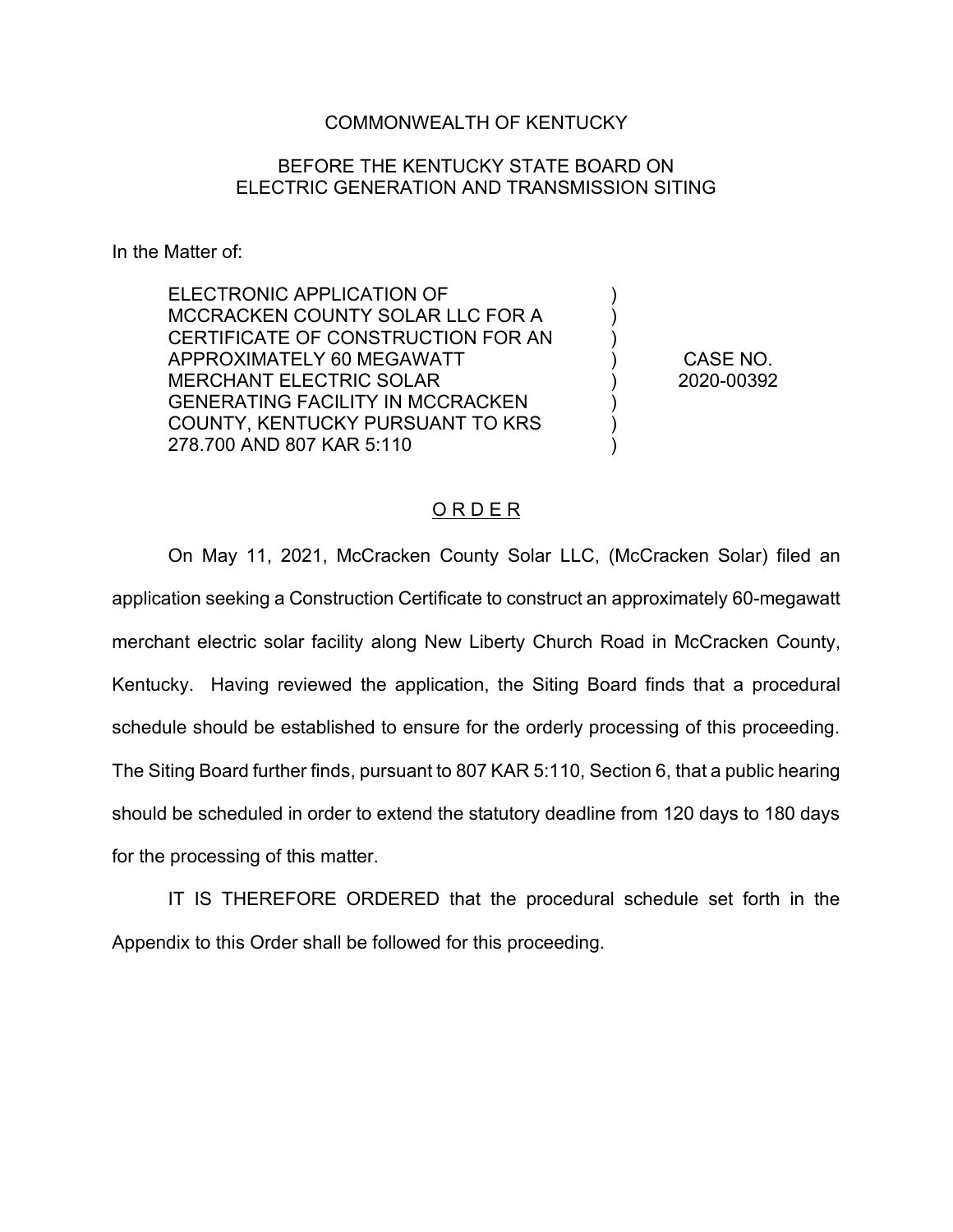By the Kentucky State Board on Electric Generation and Transmission Siting

Vice Chairman Kent A. Chandler did not participate in the deliberations or decision concerning this case.



ATTEST:

 $_{dwell}$ 

Executive Director Public Service Commission *on behalf of* the Kentucky State Board on Electric Generation and Transmission Siting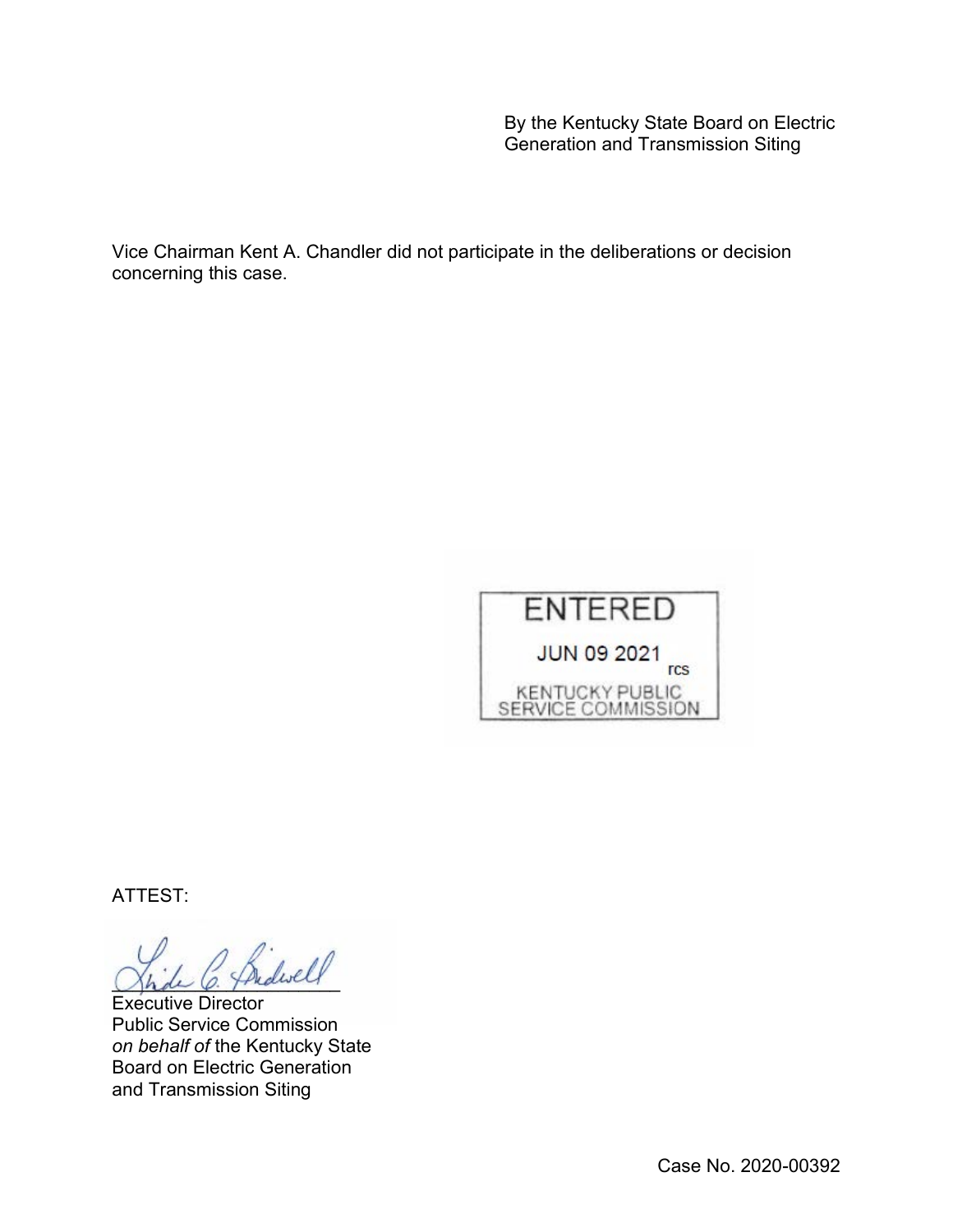# APPENDIX

## APPENDIX TO AN ORDER OF THE KENTUCKY STATE BOARD ON ELECTRIC GENERATION AND TRANSMISSION SITING IN CASE NO. 2020-00392 DATED JUN 09 2021

| Requests for a public meeting shall be filed no later than  06/10/2021                                                                                                                                                                                         |  |
|----------------------------------------------------------------------------------------------------------------------------------------------------------------------------------------------------------------------------------------------------------------|--|
| First requests for information to McCracken County Solar LLC,                                                                                                                                                                                                  |  |
| McCracken County Solar LLC, shall file responses to                                                                                                                                                                                                            |  |
| Second requests for information to McCracken County Solar LLC,                                                                                                                                                                                                 |  |
| McCracken County Solar LLC, shall file responses to                                                                                                                                                                                                            |  |
| Siting Board consultant's site assessment report                                                                                                                                                                                                               |  |
| McCracken County Solar LLC, shall file its response<br>addressing findings and recommended mitigation measures,                                                                                                                                                |  |
| Public Hearing to be held in Richard Raff<br>Hearing Room of the Public Service Commission<br>at 211 Sower Boulevard, Frankfort, Kentucky,<br>(Public hearing may be canceled if no request for a hearing<br>is received by the Siting Board on June 10, 2021) |  |
|                                                                                                                                                                                                                                                                |  |